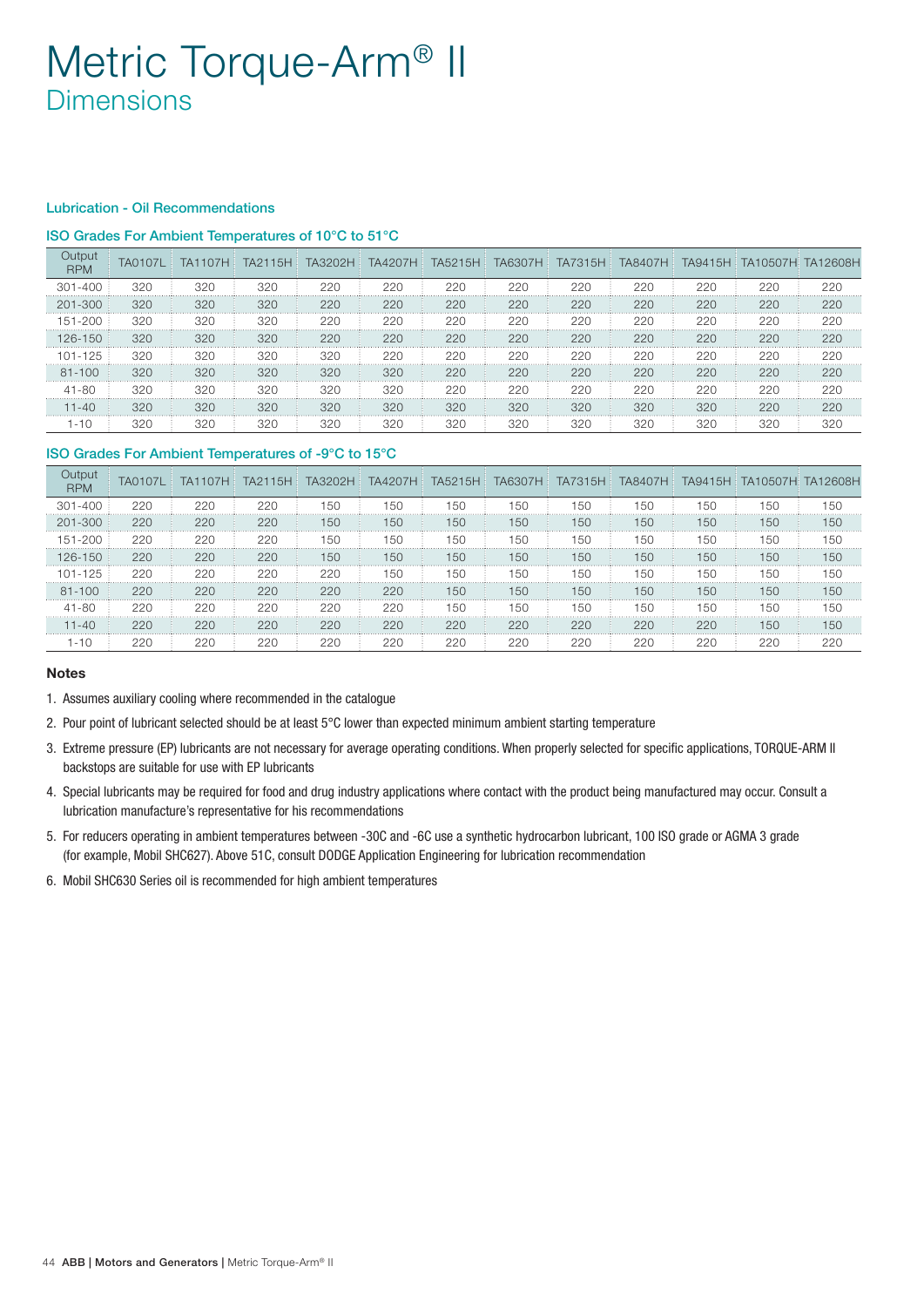# Metric Torque-Arm® II Dimensions

#### Vent and Plug Locations

Horizontal Installations - Install the magnetic drain plug in the hole closest to the bottom of the reducer. Throw away the tape that covers the filler/ventilation plug in shipment and install plug in topmost hole. Of the 2 remaining plugs on the sides of the reducer, the lowest one is the minimum oil level plug.

Vertical installations-Install the filler/ventilation plug in the hole provided in the top face of the reducer housing. Use the hole in the bottom face for the magnetic drain plug. Of the remaining holes on the sides of the reducer, use a plug in the upper housing half for the minimum oil level plug.

Mounting Position - The running position of the reducer in a horizontal application is not limited to the four positions shown below. However, if running position is over 20° of position "B" or "D" or 5° off position "A"

or "C", either way from the sketches, the oil level plug cannot be used to safely check the oil level, unless during the checking, the torque arm is disconnected and the reducer is swung to within 20° for position "A" or "C", or 5° for position "B" and "D" shown in the drawing. Because of the many possible positions of the reducer, it may be necessary or desirable to make special adaptations using the lubrication fitting holes furnished along with other standard pipe fittings, stand pipes and oil level gauges as required.

Below 15 RPM output speed, oil level must be adjusted to reach the highest oil level plug. If reducer position is to vary from those shown in the drawng, either more or less oil may be required; consult DODGE Application Engineering.